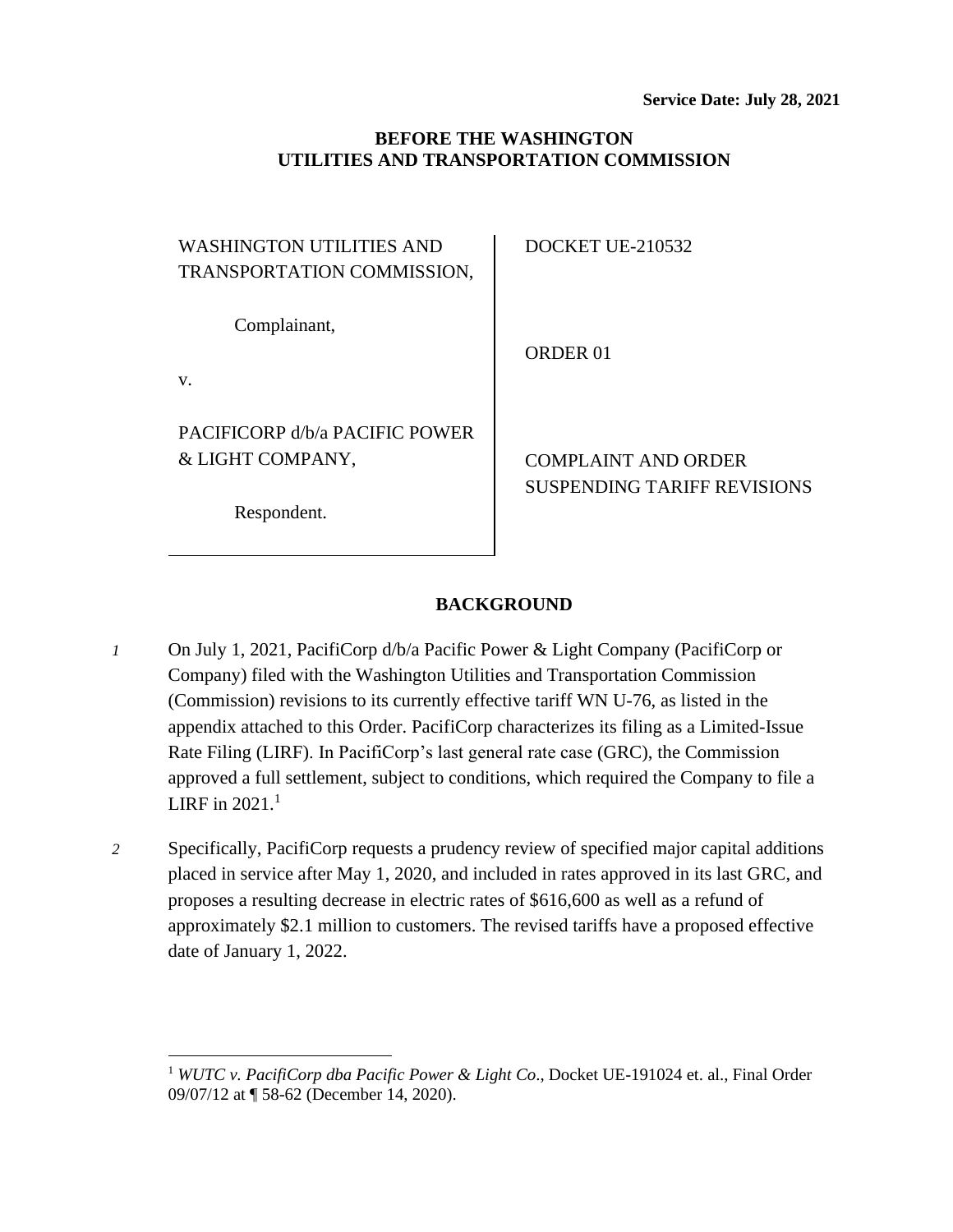### **DISCUSSION AND DECISION**

*3* PacifiCorp's requested tariff revisions might injuriously affect the rights and interests of the public, and PacifiCorp has not demonstrated at this point that the revisions would result in rates that are fair, just, reasonable, and sufficient. Pursuant to RCW 80.04.130(1), the Commission, therefore, suspends the tariff filing and will hold public hearings, if necessary, to determine whether the proposed rates are fair, just, reasonable, and sufficient.

## **FINDINGS AND CONCLUSIONS**

- *4* (1) The Commission is an agency of the State of Washington vested by statute with the authority to regulate rates, regulations, and practices of public service companies, including electric companies.
- *5* (2) PacifiCorp is an electric company and a public service company subject to Commission jurisdiction.
- *6* (3) The tariff revisions filed with the Commission by PacifiCorp on July 1, 2021, pursuant to the terms of a full settlement in its last GRC would modify the charges and rates for service provided by PacifiCorp and might injuriously affect the rights and interest of the public.
- *7* (4) PacifiCorp has not yet demonstrated that the tariff revisions would result in rates that are fair, just, reasonable, and sufficient.
- *8* (5) In order to carry out the duties imposed upon the Commission by law, and as authorized in RCW 80.04.130, the Commission believes it is necessary to investigate PacifiCorp's books, accounts, practices and activities; to make a valuation or appraisal of PacifiCorp's property; and to investigate and appraise various phases of PacifiCorp's operations.
- *9* (6) The Commission finds that this docket meets the criteria of WAC 480-07-  $400(2)(b)(i)$  and that the parties may conduct discovery pursuant to the Commission's discovery rules in WAC 480-07-400 – 425.
- *10* (7) As required by RCW 80.04.130(4), PacifiCorp bears the burden to prove that the proposed tariff revisions are fair, just, reasonable, and sufficient.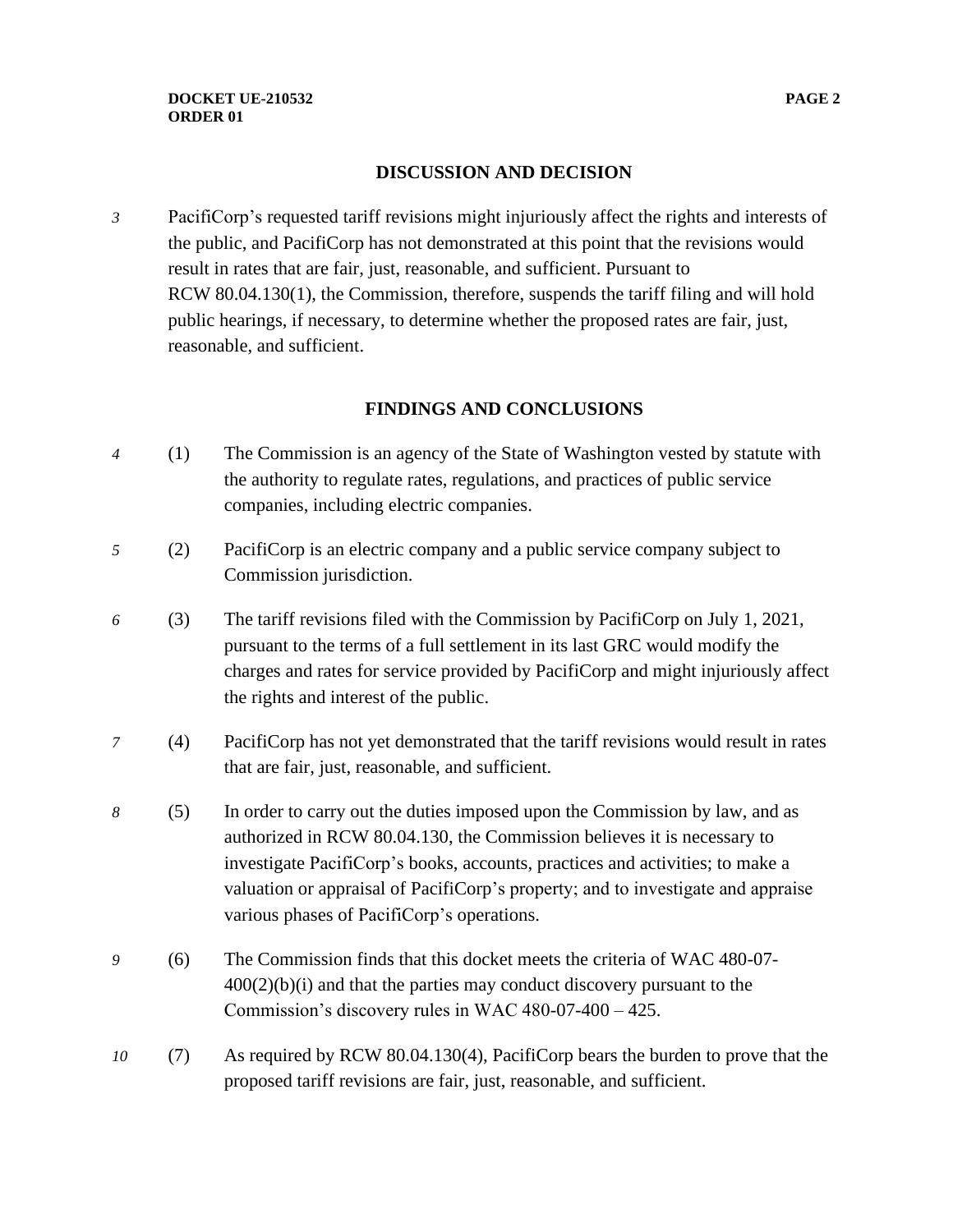#### **DOCKET UE-210532 PAGE 3 ORDER 01**

*11* (8) PacifiCorp may be required to pay the expenses reasonably attributable and allocable to such an investigation, consistent with RCW 80.20.

### **ORDER**

### THE COMMISSION ORDERS:

- *12* (1) The tariff revisions filed with the Commission by PacifiCorp d/b/a Pacific Power & Light Company on July 1, 2021, are suspended.
- *13* (2) The Commission will hold hearings at such times and places as may be required.
- *14* (3) PacifiCorp d/b/a Pacific Power & Light Company must not change or alter the tariffs filed in this docket during the suspension period unless authorized by the Commission.
- *15* (4) The Commission will institute an investigation of PacifiCorp d/b/a Pacific Power & Light Company's books, accounts, practices, activities, property, and operations as described above.
- *16* (5) The parties may conduct discovery pursuant to the Commission's discovery rules in WAC 480-07-400 – 425.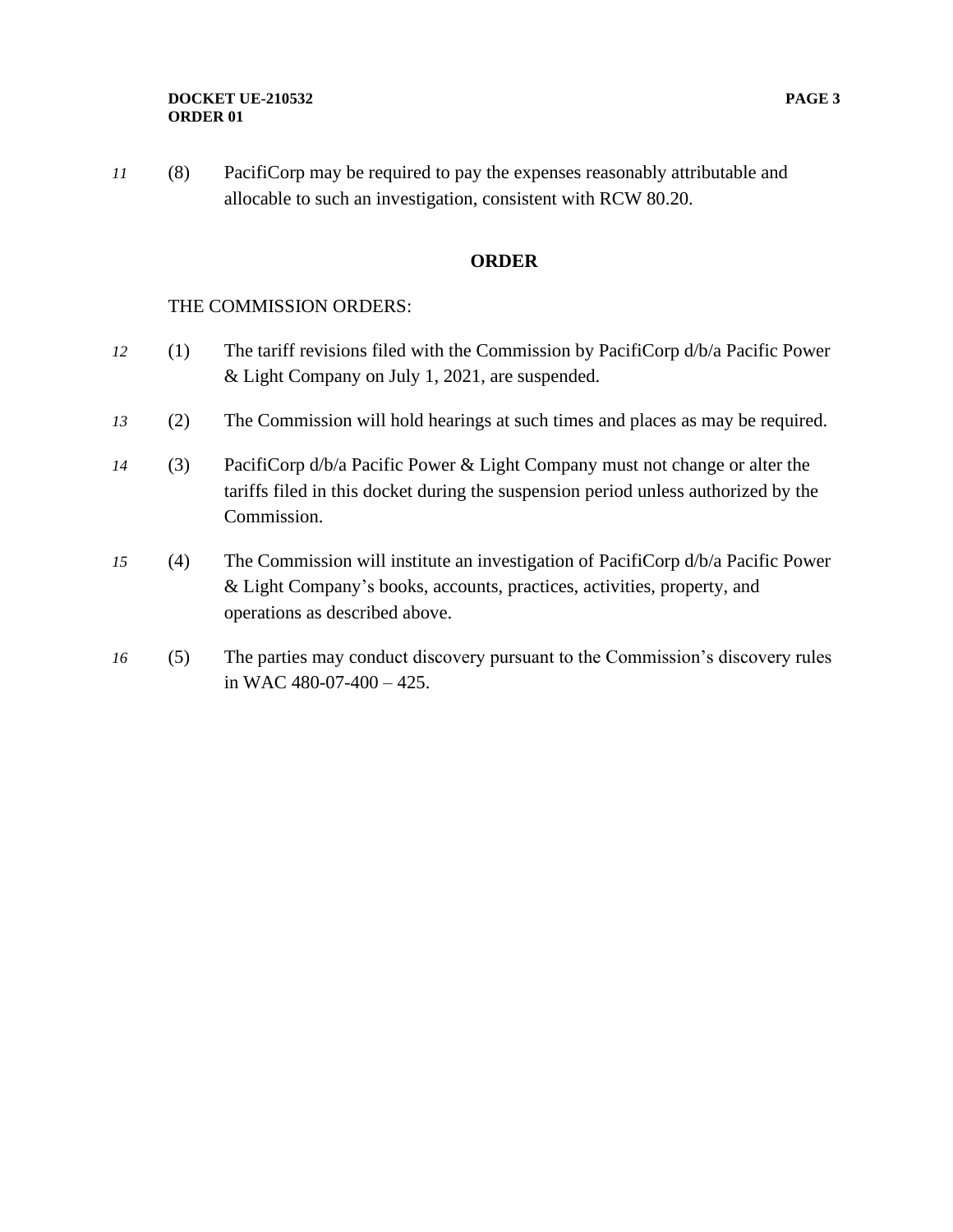#### **DOCKET UE-210532 PAGE 4 ORDER 01**

*17* (6) PacifiCorp d/b/a Pacific Power & Light Company shall pay the expenses reasonably attributable and allocable to the Commission's investigation to the extent required in Chapter 80.20 RCW.

DATED at Lacey, Washington, and effective July 28, 2021.

WASHINGTON UTILITIES AND TRANSPORTATION COMMISSION

DAVID W. DANNER, Chair

ANN E. RENDAHL, Commissioner

JAY M. BALASBAS, Commissioner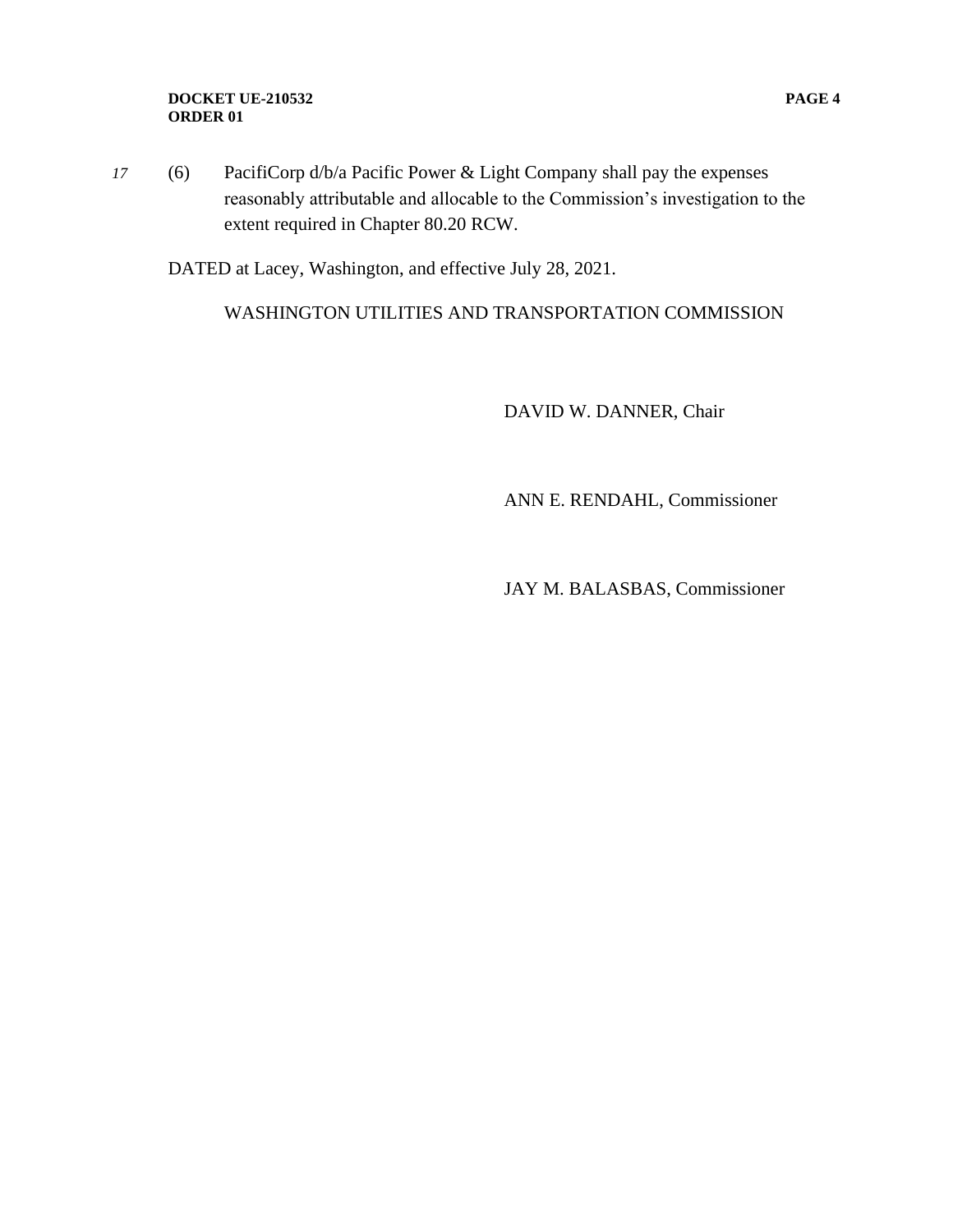# **Appendix WN U-76**

| 2 <sup>nd</sup> Revision of Sheet No.<br><b>INDEX.3</b> | Canceling | 1 <sup>st</sup> Revision of Sheet No.<br><b>INDEX.3</b> |
|---------------------------------------------------------|-----------|---------------------------------------------------------|
| 1 <sup>st</sup> Revision of Sheet No. 15.1              | Canceling | Original Sheet No. 15.1                                 |
| 1 <sup>st</sup> Revision of Sheet No. 16.1              | Canceling | Original Sheet No. 16.1                                 |
| 1 <sup>st</sup> Revision of Sheet No. 17.1              | Canceling | Original Sheet No. 17.1                                 |
| 1 <sup>st</sup> Revision of Sheet No. 19.1              | Canceling | Original Sheet No. 19.1                                 |
| 1 <sup>st</sup> Revision of Sheet No. 24.2              | Canceling | Original Sheet No. 24.2                                 |
| 1 <sup>st</sup> Revision of Sheet No. 29.1              | Canceling | Original Sheet No. 29.1                                 |
| 1 <sup>st</sup> Revision of Sheet No. 36.2              | Canceling | Original Sheet No. 36.2                                 |
| $2nd$ Revision of Sheet No. 40.1                        | Canceling | 1 <sup>st</sup> Revision Sheet No. 40.1                 |
| 1 <sup>st</sup> Revision of Sheet No. 48T.1             | Canceling | Original Sheet No. 48T.1                                |
| 1 <sup>st</sup> Revision of Sheet No. 51.1              | Canceling | Original Sheet No. 51.1                                 |
| 1 <sup>st</sup> Revision of Sheet No. 53.1              | Canceling | Original Sheet No. 53.1                                 |
| 1 <sup>st</sup> Revision of Sheet No. 54.1              | Canceling | Original Sheet No. 54.1                                 |